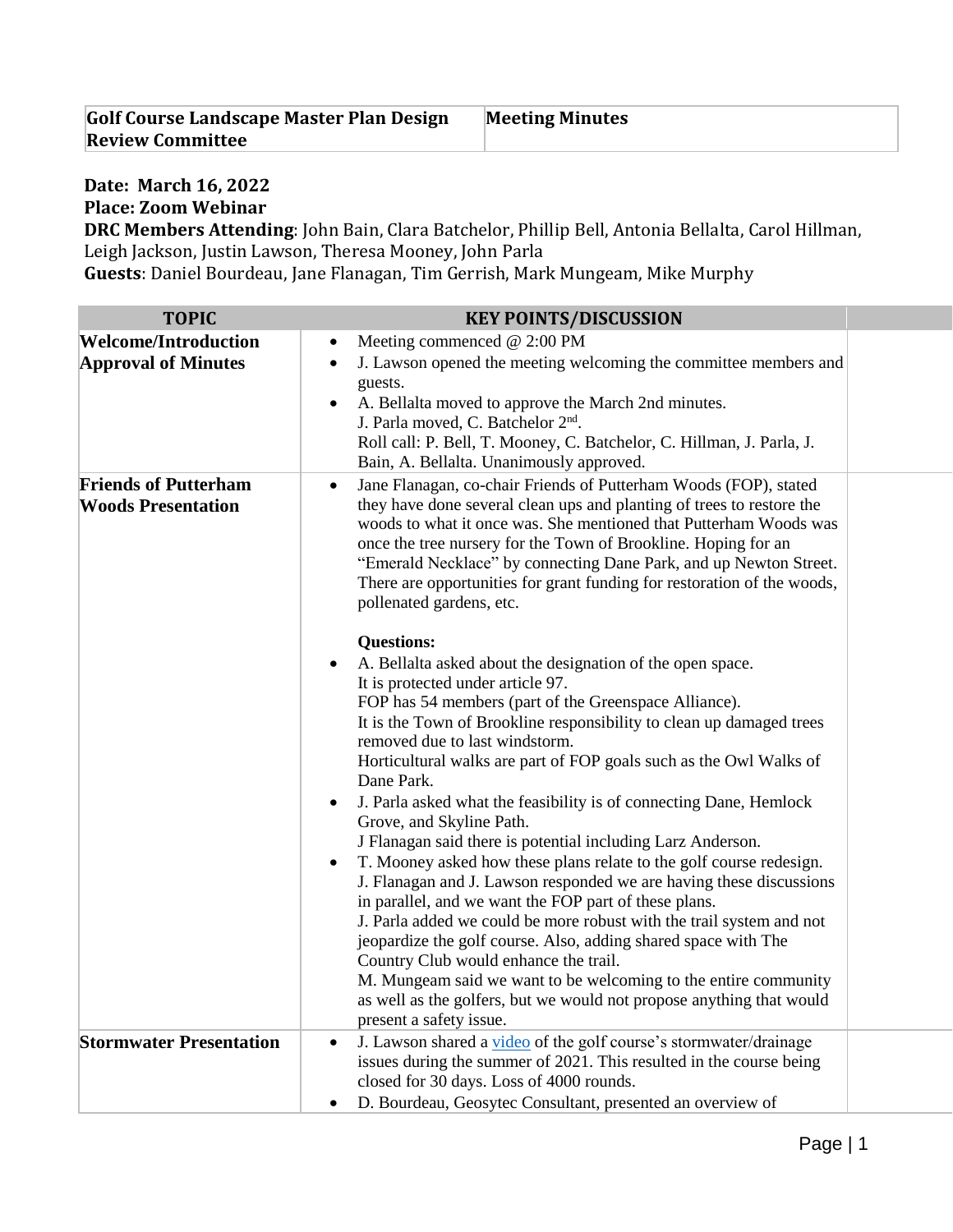|   | Geosyntec's Role and a summary of their site visit to the golf course.     |
|---|----------------------------------------------------------------------------|
|   | His Course Flooding Evaluation presentation included the following         |
|   | points:                                                                    |
|   | Key observations from site visit                                           |
|   | Existing drainage overview, review of drainage sources from                |
|   | surrounding properties, citing site soils, swale conditions, culverts, and |
|   |                                                                            |
|   | topography.                                                                |
|   | Vegetation is robust in the swales and takes up lots of space. Peat        |
|   | drains slowly                                                              |
|   | Recommendations:                                                           |
|   | Resolve flooding with scalable and repeatable implementations for the      |
|   | broader Golf Course. Design solutions that are permittable with            |
|   | Conservation Commission and the Army Corp of Engineers.                    |
|   | Implement cost effective and manageable solutions. Improve water           |
|   | quality of runoff from MS4.                                                |
|   | Short-term: mow/trim vegetation in swales, culvert repair, video           |
|   | surveillance and repair of culverts etc. to increase flow capacity. Use    |
|   | temporary dewatering sump                                                  |
|   | Long-term: Continue with short term solutions and fill low                 |
|   | areas/increase grade, subsurface seepage drainage laterals, daylight       |
|   |                                                                            |
|   | swales and replace culverts, restore vegetated swales wider and deeper     |
|   | like a "river corridor and riparian corridor", etc.                        |
|   | Install a Pilot Program of 500 linear feet to determine if the solution    |
|   | improves flooding.                                                         |
|   | Addition of ponds on site and increase the sizes of existing ponds.        |
|   | <b>Additional studies:</b>                                                 |
|   | Permitting Assessment with Environmental Agencies etc.                     |
|   | Costs of short-term and long-term recommendations                          |
|   | Funding opportunities                                                      |
|   |                                                                            |
|   | <b>Questions:</b>                                                          |
|   | C. Hillman asked if there would problems if we moved vegetation            |
|   | from open culverts.                                                        |
|   | D. Boudreau responded there would not be an issue. We would need to        |
|   | talk with the local Conservation Commission if the vegetation in the       |
|   | swales would be cut back substantially.                                    |
|   |                                                                            |
|   | A. Bellalta asked if this had to do with wetland plants.                   |
|   | D. Boudreau said these are jurisdiction perennial streams and these        |
|   | would require permits.                                                     |
|   | J. Lawson added we would need permission from the Conservation             |
|   | Commission for culverts and swales.                                        |
| ٠ | J. Bain asked if we could pump water from other areas into ponds to        |
|   | save water for irrigation use.                                             |
|   | D. Boudreau there are complications about putting ponds on the site.       |
|   | They would need a pump system to draw down water in advance of a           |
|   |                                                                            |
|   | storm and then utilize water from the ponds for irrigation, offsetting     |
|   | using the town's potable water supply.                                     |
| ٠ | A. Bellalta asked if TCC is working with us regarding the water issues.    |
|   | J. Lawson responded there has been some forms of coordination since        |
|   | they have flood control devices on their ponds.                            |
|   |                                                                            |
|   | A. Bellalta commented that we want to move the water from the              |